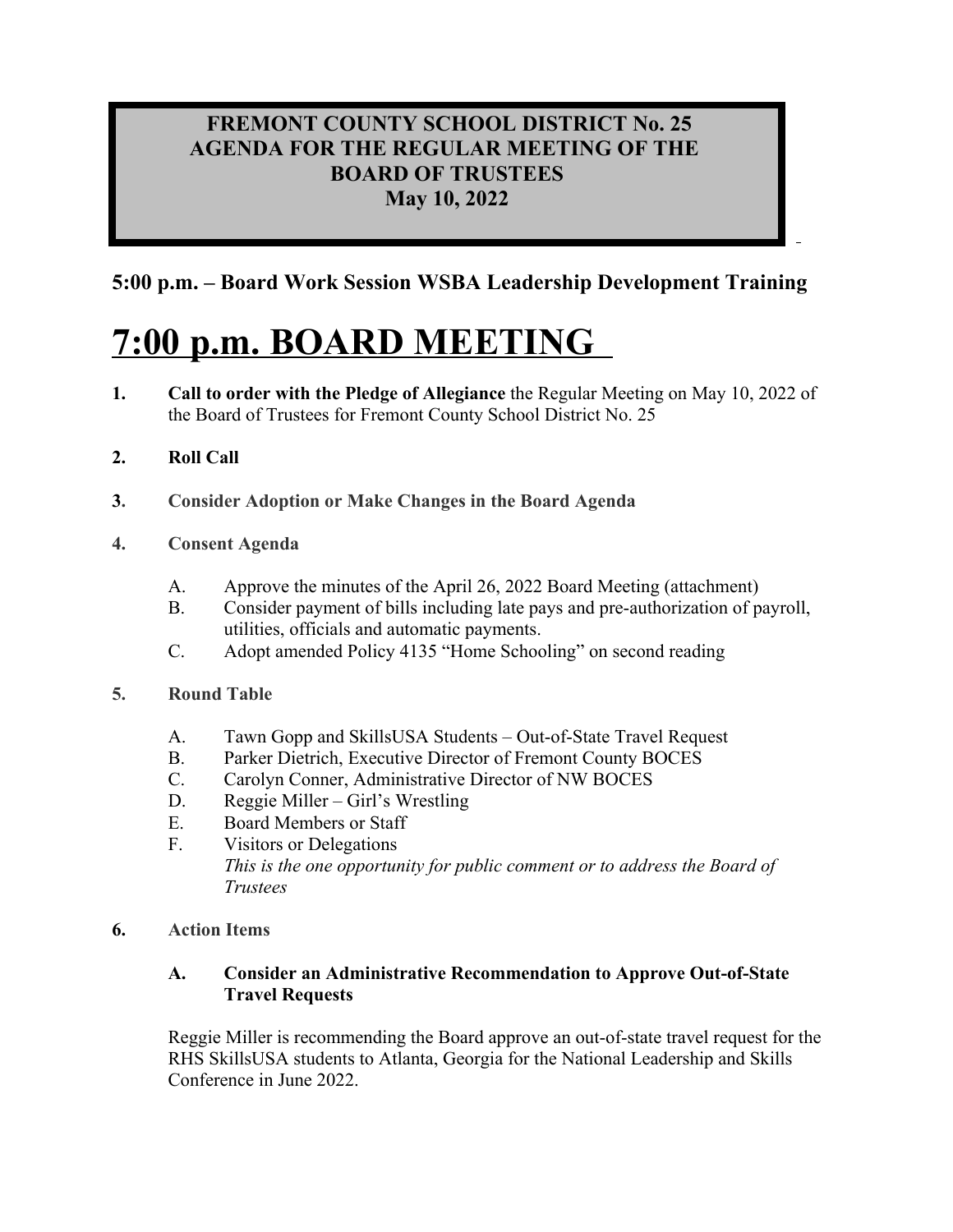\*Superintendent's recommendation: I recommend the Board approve the out-of-state travel request for the RHS SkillsUSA students to Atlanta, Georgia for the National Leadership and Skills Conference in June 2022 as per policy and following all COVID-19 restrictions.

#### **B. Consider an Administrative Recommendation to Accept a Grant**

Sheryl Esposito is recommending the Board accept the Northern Arapaho Tribe's Johnson O'Malley (JOM) grant funds in the amount of \$21,450.75. These funds are used for materials for cultural activities, books for students and graduation honorariums or other items deemed necessary by the JOM parent committee for Native American student success.

\*Superintendent's recommendation: I recommend the Board accept the Northern Arapaho Tribe's Johnson O'Malley (JOM) grant funds in the amount of \$21,450.75 for the 2021-2022 school year.

#### **C. Consider an Administrative Recommendation to Approve a Riverton High School Sport Proposal**

Reggie Miller is requesting the Board approve the addition of Girl's Wrestling as a recognized sport at Riverton High School. The sport will be structured exactly as the boy's program, running at the same time with the same coaches. The sport is recognized by NHFS and WHSAA.

\*Superintendent's recommendation: I recommend the Board approve the addition of Girl's Wrestling as a recognized sport at Riverton High School beginning the 2022-2023 school year.

#### **D. Consider an Administrative Recommendation to Award a Bid**

Matthew Gonzales is requesting the Board award the bid for 25 district Canon copier replacements to Capital Business Systems in the bid amount of \$141,555 plus service contracts. We received two vendor bids, with five total proposals.

\*Superintendent's recommendation: I recommend the Board award the bid for 25 district Canon copier replacements to Capital Business Systems in the bid amount of \$141,555 plus service contracts.

#### **E. Consider an Administrative Recommendation to Approve a Job Description**

Karen Wardner is recommending the Board approve the revised job description for the Full-Time Athletic Trainer as presented.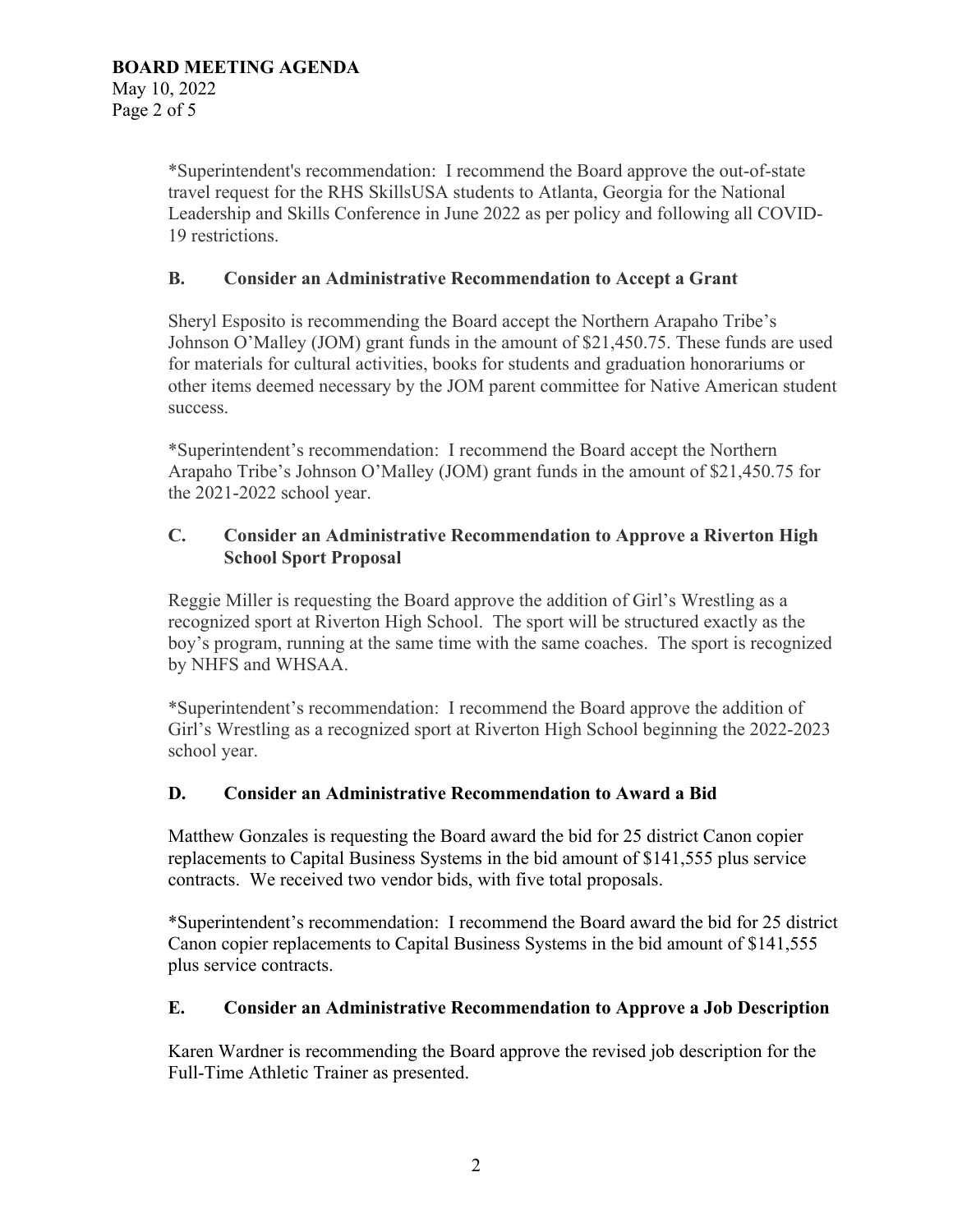\*Superintendent's recommendation: I recommend the Board approve the revised job description for the Full-Time Athletic Trainer as presented.

## **F. Consider an Administrative Recommendation to Approve Policies**

The Administration team is requesting the Board approve the following policies:

Amended Policy 5035 "Salary Overpayment/Underpayment" Amended Policy EFD "Meal Charge" Amended Policy DF "Revenue from Non-Tax Sources (Activity Funds)" Amended Policy DCA "Fund Balances and Cash Revenues" Amended Policy DBC "Budget Planning and Preparation" Amended Policy DB "Annual Budget" Amended Policy DA "Fiscal Management and Goals" New Policy DEB "Funds from State and Federal Sources" New Policy DBJ "Budget Transfers" New Policy DBF "Budget Hearing, Adoption, and Review"

\*Superintendent's recommendation: I recommend the Board approve the following policies; amended policy 5035 "Salary Overpayment/Underpayment"; amended policy EFD "Meal Charge"; amended policy DF "Revenue from Non-Tax Sources (Activity Funds)"; amended policy DCA "Fund Balances and Cash Revenues"; amended policy DBC "Budget Planning and Preparation"; amended policy DB "Annual Budget"; amended policy DA "Fiscal Management and Goals"; new policy DEB "Funds from State and Federal Sources"; new policy DBJ "Budget Transfers"; and new policy DBF "Budget Hearing, Adoption, and Review" on first reading.

## **G. Consider an Administrative Recommendation to Accept Resignations**

We have received letters of resignation from the following staff members:

| RMS 7 <sup>th</sup> Grade ELA Teacher | Alma Law  |
|---------------------------------------|-----------|
| <b>RHS Head Wrestling Coach</b>       | Jay Galey |

\*Superintendent's recommendation: I recommend the Board accept the resignation of Alma Law as a RMS  $7<sup>th</sup>$  Grade ELA Teacher and Jay Galey as a RHS Head Wrestling Coach effective at the end of the 2021-2022 school year.

## **H. Consider an Administrative Recommendation to Accept a Retirement Request**

We have received a letter of retirement from RMS 8<sup>th</sup> Grade Math Teacher Brian Shultz.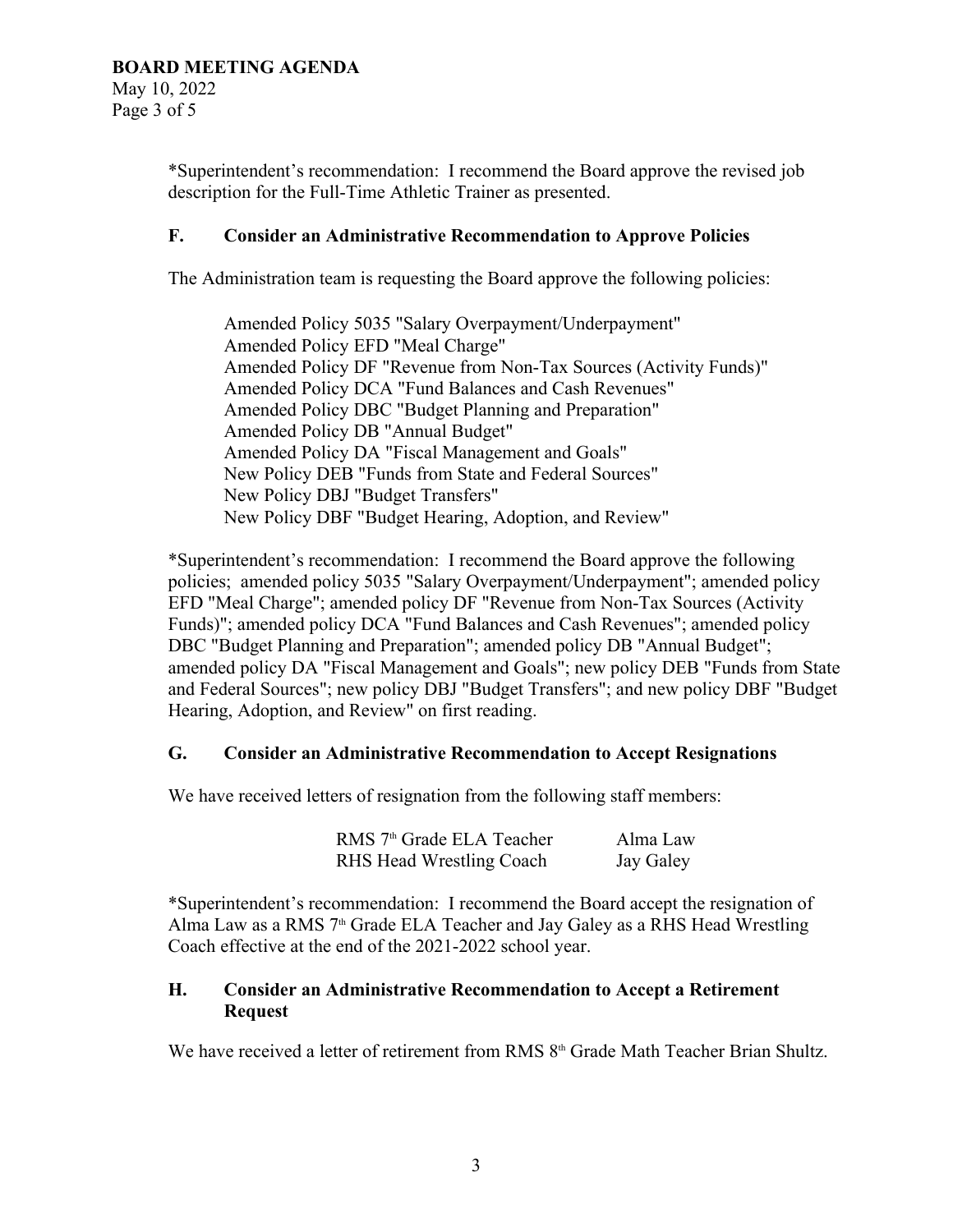\*Superintendent's recommendation: I recommend the Board accept the retirement request of Brian Shultz as a RMS  $8<sup>th</sup>$  Grade Math Teacher effective at the end of the 2021-2022 school year.

#### **I. Consider an Administrative Recommendation to offer Contracts**

Interview teams are recommending the Board offer contracts to the following people:

| Cathy Wadsworth | Ashgrove 1 <sup>st</sup> Grade Teacher |
|-----------------|----------------------------------------|
| Katie Ormond    | Jackson 3 <sup>rd</sup> Grade Teacher  |
| Paige Nolan     | <b>RHS Athletic Trainer</b>            |

\*Superintendent's recommendation: I recommend the Board offer a contract to Cathy Wadsworth as an Ashgrove 1<sup>st</sup> Grade Teacher, Katie Ormond as a Jackson  $3<sup>rd</sup>$  Grade Teacher and Paige Nolan as a RHS Athletic Trainer effective for the 2022-2023 school year.

Cathy Wadsworth comes highly recommended with a wealth of experience and a passion for teaching some of the youngest students. She has taught in a variety of elementary positions K-5 in both Wyoming and Nebraska, the most recent being kindergarten at Wind River.

Katie Ormond has 3 years' experience working as an elementary teacher in the virtual school setting supporting Homeschool parents in Idaho. She is eager to have her own classroom and apply not only her own skills and knowledge, but to learn from our teachers and district and to be a part of her  $3<sup>rd</sup>$  grade team.

Paige Nolan is a Certified Athletic Trainer who has worked in the K-12 system and at Major Extreme Sporting Events. She is also working on acquiring her teaching degree by the spring of 2023, while presently holding a PIC permit with PTSB in Health Sciences.

#### **7. Information Items**

- A. FY23 Preliminary Budget
- B. Kindergarten Graduation Ceremony, Wednesday, May 18<sup>th</sup>, 5:30 at Wolverine Gym
- C. Graduation Ceremony, May 22<sup>nd</sup> at 12:00 p.m. at Wolverine Gym
- D. Certified Staff Change: TRANSFER AFTER INTERVIEW PROCESS Sheryl Carpenter as a RMS 6-8 Physical Science Teacher effective for the 2022-2023 school year. Classified Staff Changes: RESIGNATIONS – Aspen ELC Para Erica Harker effective May 27, 2022; RMS / RHS Choir Aide Para Kevin Tippets effective May 27, 2022. NEW HIRE – Rene Hoesel as a Special Services Secretary effective for the 2022-2023 school year; Allison Felton as an Ashgrove Para effective for the 2022-2023 school year.
- E. Thank you card from Yvonne Thornley (at back desk)